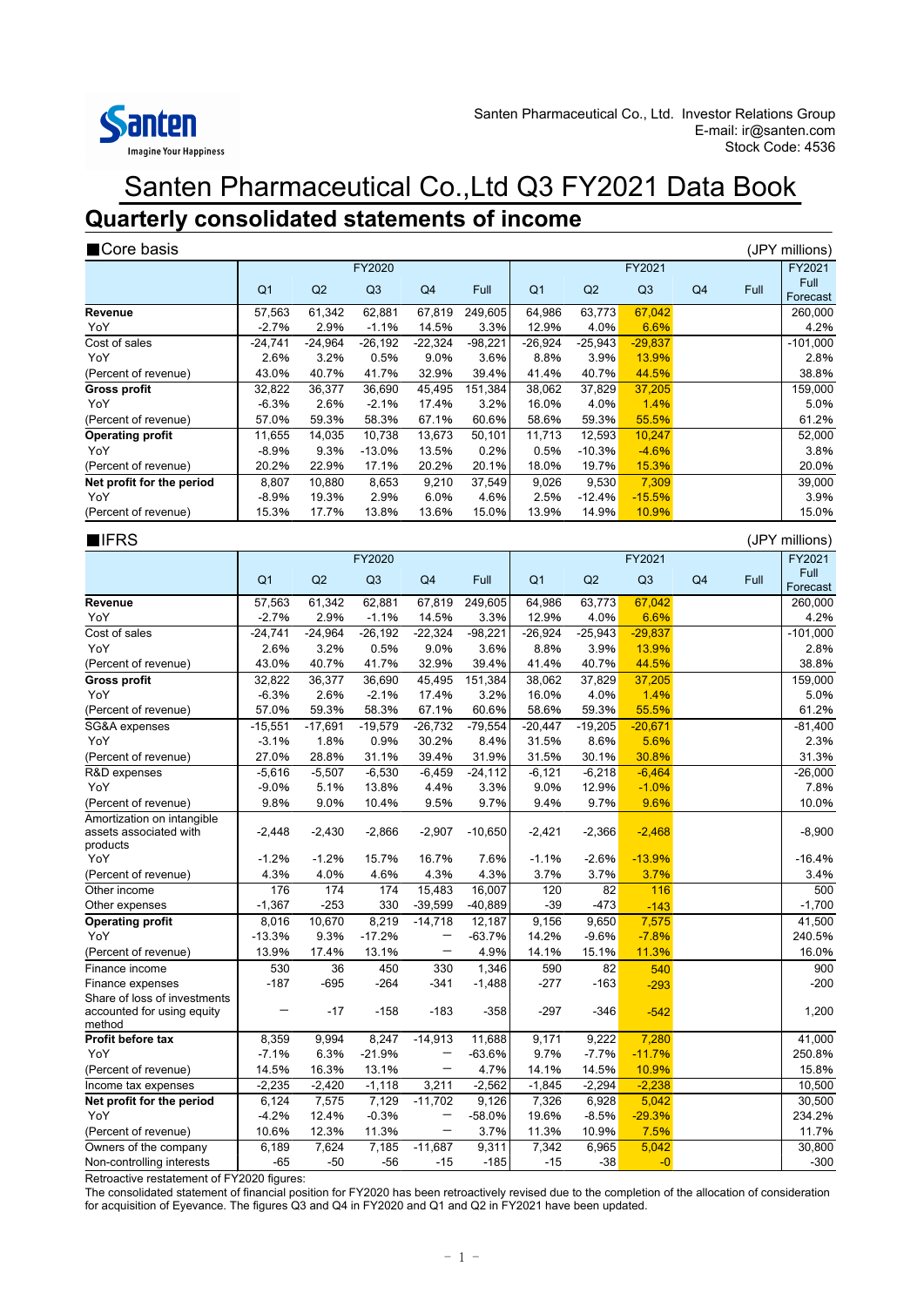# **Quarterly revenue details**

| (JPY millions)<br>Revenue by business segment |                |                |                |         |          |                |                |                |                |      |                  |  |  |  |
|-----------------------------------------------|----------------|----------------|----------------|---------|----------|----------------|----------------|----------------|----------------|------|------------------|--|--|--|
|                                               |                |                |                | FY2021  |          |                | FY2021         |                |                |      |                  |  |  |  |
|                                               | Q <sub>1</sub> | Q <sub>2</sub> | Q <sub>3</sub> | Q4      | Full     | Q <sub>1</sub> | Q <sub>2</sub> | Q <sub>3</sub> | Q <sub>4</sub> | Full | Full<br>Forecast |  |  |  |
| Prescription pharmaceuticals                  | 54,336         | 57.151         | 59.030         | 64,171  | 234.687  | 61.008         | 59,363         | 62,576         |                |      | 244.000          |  |  |  |
| YoY                                           | 0.2%           | 3.5%           | $-0.3%$        | 14.8%   | 4.5%     | 12.3%          | 3.9%           | 6.0%           |                |      | 4.0%             |  |  |  |
| OTC pharmaceuticals                           | 2.043          | 2,961          | 2,382          | 2,024   | 9,410    | 2.444          | 2,643          | 2,655          |                |      | 10.000           |  |  |  |
| YoY                                           | $-45.0%$       | $-1.2%$        | $-24.0%$       | $-7.5%$ | $-21.8%$ | 19.7%          | $-10.8%$       | 11.5%          |                |      | 6.3%             |  |  |  |
| Medical devices                               | 827            | 889            | 1.071          | 1.249   | 4,037    | 1.145          | 1,337          | 1,371          |                |      | 5,000            |  |  |  |
| <b>Others</b>                                 | 357            | 341            | 398            | 375     | 1.471    | 389            | 431            | 441            |                |      | 1.000            |  |  |  |
| Total                                         | 57,563         | 61,342         | 62.881         | 67,819  | 249.605  | 64,986         | 63,773         | 67,042         |                |      | 260,000          |  |  |  |
| YoY                                           | $-2.7%$        | 2.9%           | $-1.1%$        | 14.5%   | 3.3%     | 12.9%          | 4.0%           | 6.6%           |                |      | 4.2%             |  |  |  |

| [Japan]                      |                |                |                |                |          |                |                |                |                |      | (JPY millions)   |
|------------------------------|----------------|----------------|----------------|----------------|----------|----------------|----------------|----------------|----------------|------|------------------|
|                              |                |                | FY2020         |                |          | FY2021         |                |                |                |      | FY2021           |
|                              | Q <sub>1</sub> | Q <sub>2</sub> | Q <sub>3</sub> | Q <sub>4</sub> | Full     | Q <sub>1</sub> | Q <sub>2</sub> | Q <sub>3</sub> | Q <sub>4</sub> | Full | Full<br>Forecast |
| Prescription pharmaceuticals | 35,078         | 36,075         | 38,992         | 45,662         | 155,807  | 38,952         | 36,723         | 40,097         |                |      | 156,100          |
| YoY                          | 4.4%           | 3.3%           | $-0.9%$        | 11.4%          | 4.7%     | 11.0%          | 1.8%           | 2.8%           |                |      | 0.2%             |
| OTC pharmaceuticals          | 1,975          | 2,851          | 2,303          | 1,928          | 9,058    | 2,305          | 2,486          | 2,490          |                |      | 9,700            |
| YoY                          | $-45.7%$       | $-2.3%$        | $-24.7%$       | $-8.4%$        | $-22.7%$ | 16.7%          | $-12.8%$       | 8.1%           |                |      | 7.1%             |
| Medical devices              | 645            | 690            | 784            | 806            | 2,926    | 695            | 847            | 767            |                |      | 3,400            |
| <b>Others</b>                | 317            | 318            | 358            | 349            | 1,343    | 369            | 401            | 428            |                |      | 800              |
| Total                        | 38.016         | 39,934         | 42,438         | 48.746         | 169.1331 | 42,321         | 40.456         | 43.782         |                |      | 170.000          |
| YoY                          | $-0.7%$        | 2.2%           | $-2.4%$        | 10.3%          | 2.5%     | 11.3%          | 1.3%           | 3.2%           |                |      | 0.5%             |

| [Overseas]                   |                |                |                |                |        |                |                |                |                |      | (JPY millions)   |
|------------------------------|----------------|----------------|----------------|----------------|--------|----------------|----------------|----------------|----------------|------|------------------|
|                              | FY2020         |                |                |                |        | FY2021         |                |                |                |      | FY2021           |
|                              | Q <sub>1</sub> | Q <sub>2</sub> | Q <sub>3</sub> | Q <sub>4</sub> | Full   | Q <sub>1</sub> | Q <sub>2</sub> | Q <sub>3</sub> | Q <sub>4</sub> | Full | Full<br>Forecast |
| Prescription pharmaceuticals | 19,258         | 21,076         | 20.037         | 18.510         | 78,880 | 22.055         | 22,640         | 22,479         |                |      | 87,900           |
| YoY                          | $-6.8%$        | 3.7%           | 0.8%           | 24.4%          | 4.1%   | 14.5%          | 7.4%           | 12.2%          |                |      | 11.4%            |
| OTC pharmaceuticals          | 67             | 110            | 79             | 96             | 352    | 139            | 157            | 165            |                |      | 300              |
| YoY                          | $-11.2%$       | 40.4%          | 5.1%           | 15.1%          | 12.7%  | 106.3%         | 43.0%          | 109.5%         |                |      | $-14.7%$         |
| <b>Medical devices</b>       | 182            | 199            | 287            | 443            | 1,111  | 450            | 489            | 604            |                |      | 1.600            |
| <b>Others</b>                | 40             | 23             | 40             | 25             | 129    | 20             | 30             | 13             |                |      | 200              |
| Total                        | 19.547         | 21.408         | 20.443         | 19.074         | 80.472 | 22.665         | 23.317         | 23.261         |                |      | 90.000           |
| YoY                          | $-6.3%$        | 4.1%           | 1.8%           | 27.0%          | 5.1%   | 15.9%          | 8.9%           | 13.8%          |                |      | 11.8%            |

| $\blacksquare$ Revenue by region |                |         |                          |                |             |                |                |                |                |      | (JPY millions)   |
|----------------------------------|----------------|---------|--------------------------|----------------|-------------|----------------|----------------|----------------|----------------|------|------------------|
|                                  | FY2020         |         |                          |                |             | FY2021         |                |                |                |      | FY2021           |
|                                  | Q <sub>1</sub> | Q2      | Q <sub>3</sub>           | Q <sub>4</sub> | <b>Full</b> | Q <sub>1</sub> | Q <sub>2</sub> | Q <sub>3</sub> | Q <sub>4</sub> | Full | Full<br>Forecast |
| China                            | 5,806          | 6,952   | 5,570                    | 5,021          | 23.349      | 6,460          | 7,556          | 6,329          |                |      | 27,000           |
| YoY                              | $-14.0%$       | $-0.1%$ | $-1.6%$                  | 70.2%          | 4.6%        | 11.2%          | 8.7%           | 13.6%          |                |      | 15.6%            |
| Asia (China is not included)     | 3,953          | 5.244   | 4,117                    | 3,902          | 17.216      | 4,600          | 4,457          | 4,641          |                |      | 19,000           |
| YoY                              | $-11.2%$       | 21.6%   | 5.6%                     | 1.8%           | 4.4%        | 16.4%          | $-15.0%$       | 12.7%          |                |      | 10.4%            |
| <b>EMEA</b>                      | 9.566          | 8,859   | 10.021                   | 9,450          | 37.896      | 10.704         | 10,538         | 11.572         |                |      | 40.000           |
| YoY                              | 1.2%           | $-0.9%$ | $-4.4%$                  | 16.7%          | 2.5%        | 11.9%          | 19.0%          | 15.5%          |                |      | 5.6%             |
| Americas                         | 222            | 353     | 736                      | 701            | 2,011       | 901            | 766            | 718            |                |      | 4,000            |
| YoY                              | 6.6%           | 2.4%    | $\overline{\phantom{m}}$ | 411.7%         | 173.5%      | 305.8%         | 117.3%         | $-2.4%$        |                |      | 98.9%            |